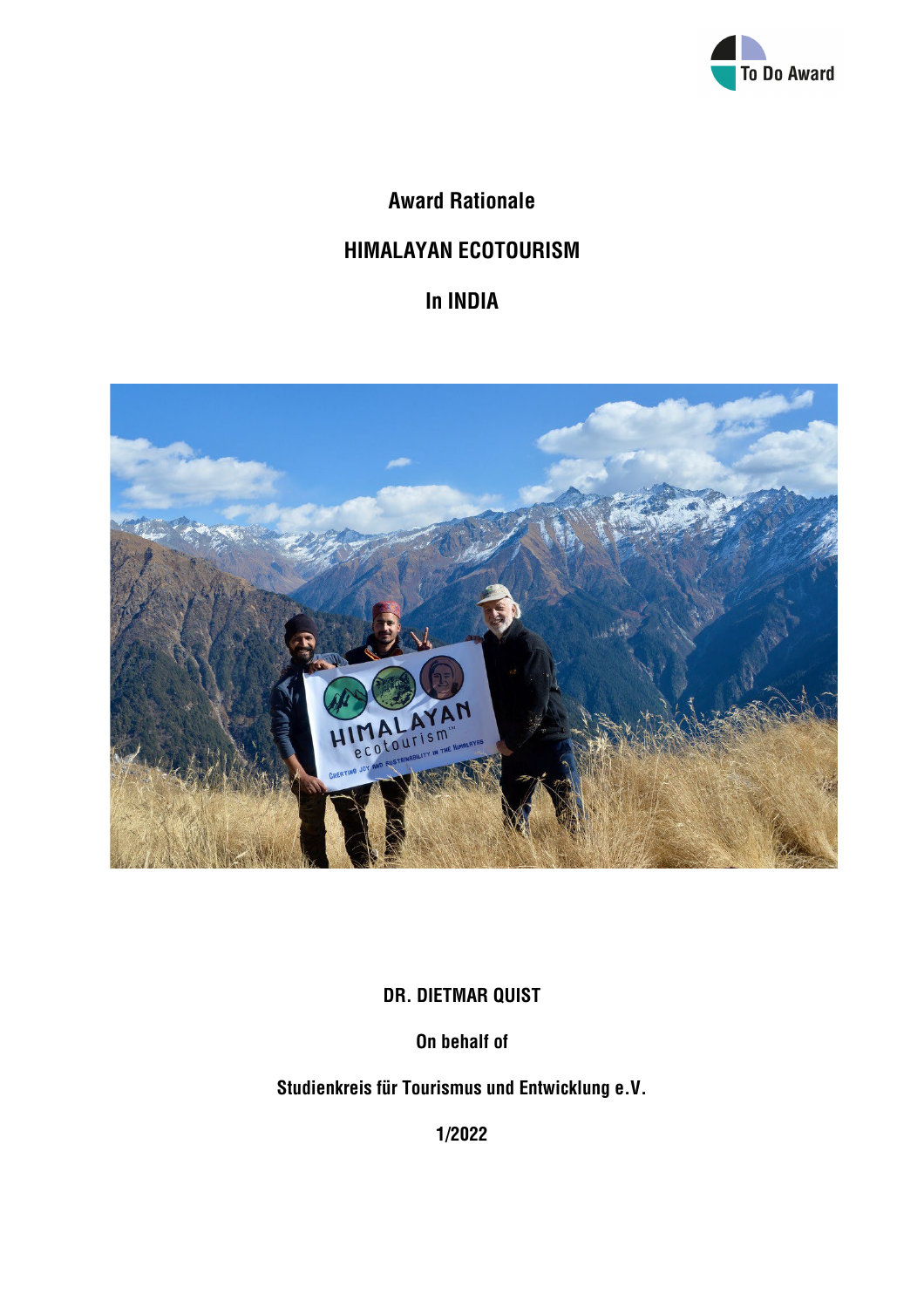

## **Contents**

| Location                                                | $[2]$ |
|---------------------------------------------------------|-------|
| 1. Introduction                                         | $[3]$ |
| 2. Background and Setting                               | $[3]$ |
| 3. The Project Himalayan Ecotourism and its Significant | $[4]$ |
| 4. Evaluation against the TO DO Award Criteria          | [6]   |
| 5. Conclusion                                           | [10]  |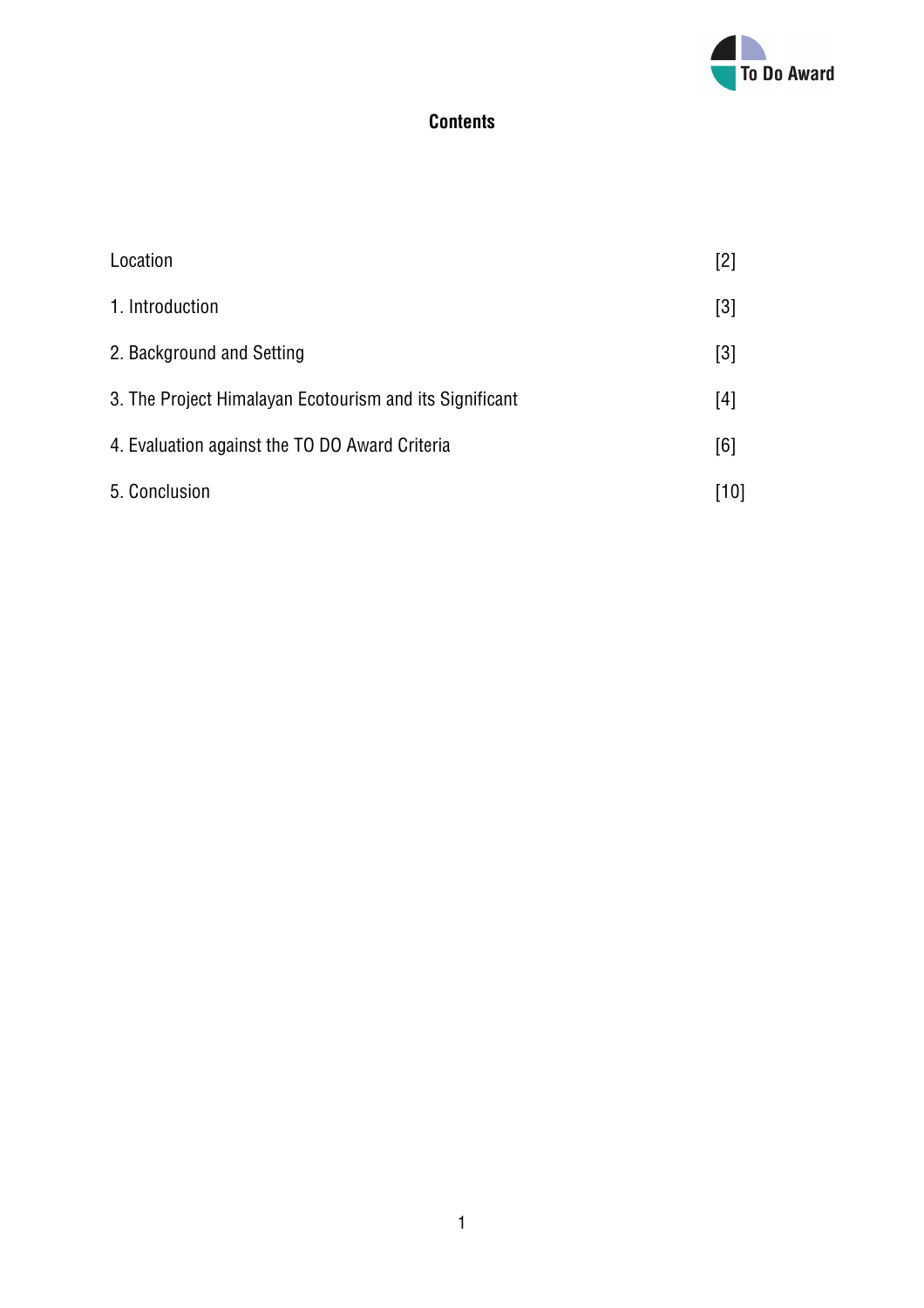

## **Location**

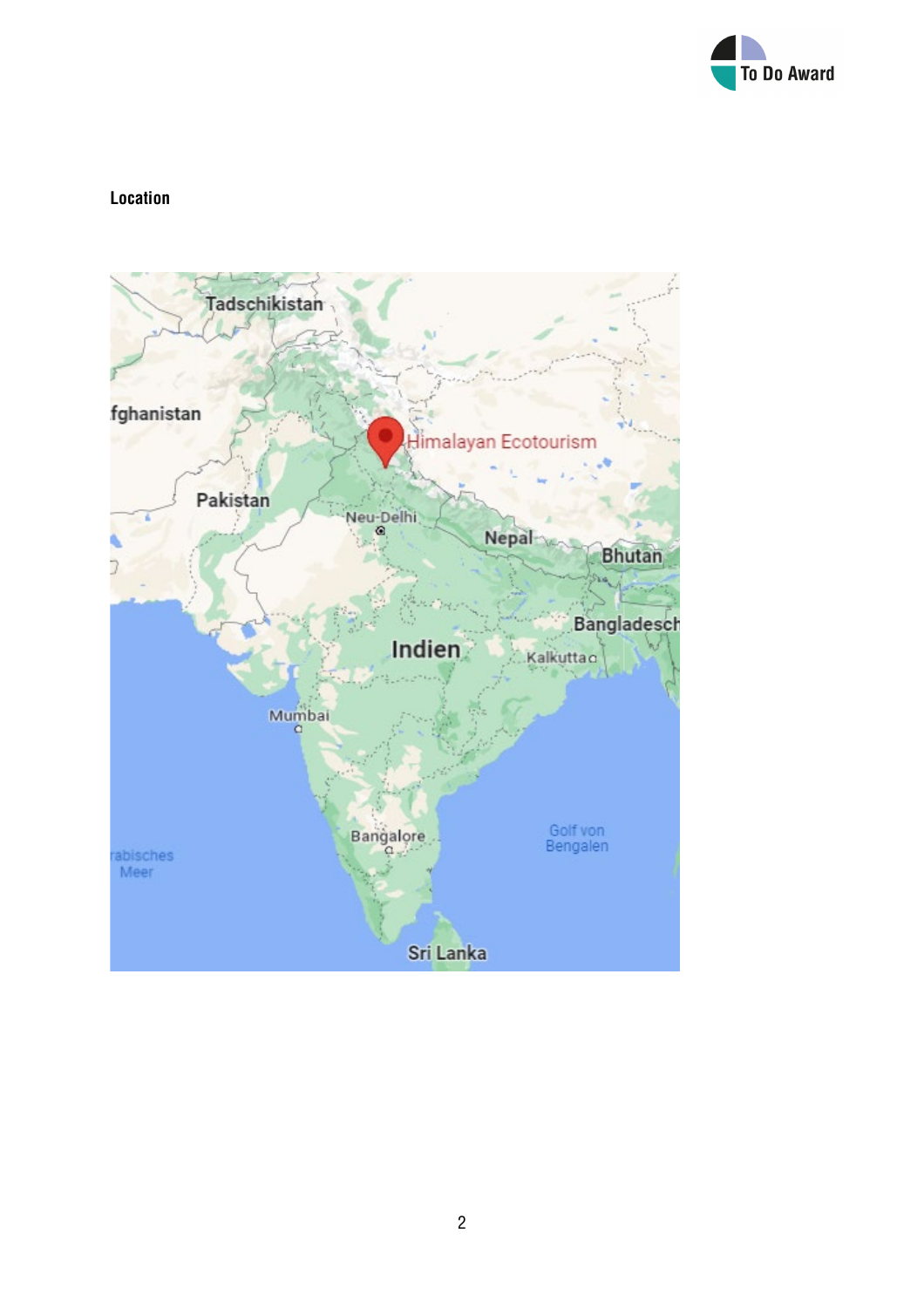

## **1 INTRODUCTION**

The application for the TO DO Award 2022 was submitted by the Social Enterprise Himalayan Ecotourism from Banjar, Kullu District, Himachal Pradesh, India, and was nominated by the TO DO Award jury. From 18<sup>th</sup> November to  $4<sup>th</sup>$  December 2021, on behalf of the Institute for Tourism and Development (Studienkreis für Tourismus und Entwicklung e. V.), expert Dietmar Quist (PhD) travelled in India to verify the information provided in the application submitted by Himalayan Ecotourism on location. He had access to documents, calculations and statistics; he was able to participate in internal meetings, could interview staff, got any support possible, and was able to participate in a four-day mountain trek with a guide and accompanying team members.

Based on his findings and insights, the author recommends awarding the project **HIMALAYAN ECOTOURISM** with the TO DO Award 2022.

## **2 BACKGROUND AND SETTING**

India! A country like a continent!

For the sixth time, the TO DO Award goes to a project in India. This time to HIMALAYAN ECOTOURISM (HET) in the far North of India, in the foothills of the Himalayas, with a head office in Banjar/Kullu in Himachal Pradesh (HP). Travel from Delhi takes another two hours by flight and then another two to three hours by car. This may be one of the reasons why this region in India has so far hardly been discovered by international tourism. Not more than 25 percent of all visitors were/are foreigners, and less than ten percent are from Europe.

Himachal Pradesh is very much unlike other states of India. Common and often cliché type of images of India hardly ever apply to local realities.

HP has a population of 123 inhabitants per square kilometre while in the Kullu region it is less than 80. India on average has about 382 inhabitants per square kilometre (Germany 231). HP is larger than Lower Saxony in Germany and only has a population of seven million inhabitants.

Just about ten percent of the inhabitants of Himachal Pradesh live in cities (India: about 32 percent, Germany: about 77 percent). About 95 percent of the population are Hindus, 89 percent speak Hindi. The state has a literacy rate of 83 percent (India: 73 percent). In the Human Development Index (HDI), a measure by UNDP that takes into account life expectancy, education, standard of living), HP ranks 3<sup>rd</sup> among the 28 states of India (HDI India rank 131, similar to Namibia, Tajikistan; Germany rank 6).

Before 1990 there was no tourism worth mentioning. Just a few pilgrims visited the "Land of the Gods", often on their way to Tibet. In 1864 the British declared Simla the "Summer Capital" of India. The alpine and high alpine mountain landscape is comparable with the Alps, though at higher elevations (with mountains of 5,000/6,000m) and it has a much lower population density. People usually live in individual farmsteads, hamlets or villages. The tourism authority of HP is now trying to extend the summer season in tourism to the entire year: "A destination for all seasons and all reasons".

Until 2017, tourist arrivals increased by five to seven percent annually, registering almost two million visitors, among them 500,000 foreigners. About 12,000 visitors each came from France, Italy, and Germany. There are still very few hotels in the mountain regions. Good accommodation has become available in homestays.

In 2020, as a consequence of the Covid-19 pandemic, tourist arrivals dropped by 80 percent: Only 317,000 tourists, among them 42,000 foreigners, came to HP. In 2021, however, tourist arrivals picked up again. The Covid-19 pandemic hit India severely and many Indians sought 'refuge' in the fresh air of the mountains in this sparsely populated region: 563,000 Indian visitors came, but less than 5,000 foreign tourists.

Especially in the mountains and valleys, tourism – particularly hiking tourism – more or less came to a halt.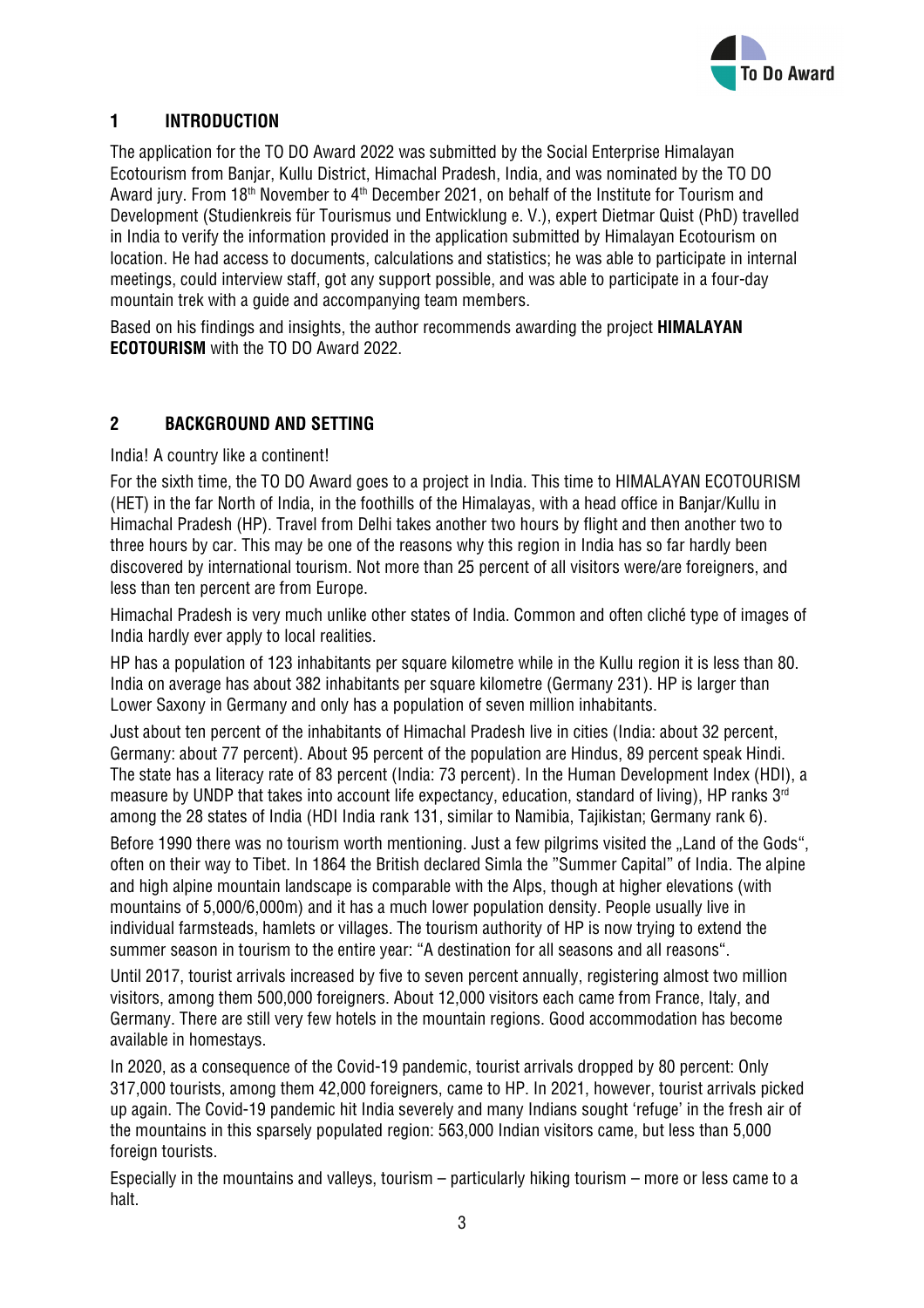

HP has landscapes ranging from tropical monsoon-dependent and subtropical areas to high alpine mountain ranges in the main chain of the Himalayas (of up to 6,800m) and cold-arid plateaus. Almost 70 percent of the area is covered by forest, 90 percent of which has been declared nature reserves.

The most important conservation area is the Great Himalayan National Park (GHNP). The GHNP includes a strictly protected area of about 905 km². Since 1984 the area has been a nature conservation area and since 2014 it has been recognised as a UNESCO World Natural Heritage site. There are less strictly protected reserves of 675 km<sup>2</sup> and 500 km<sup>2</sup> adjacent to the core area. The UNESCO reserve, "without human disturbance", extends over an area of more than 30 percent of the size of the German Saarland. Together with the buffer zones it extends over an area of more than 80 percent of Saarland.

In the park's core area there are no settlements, no huts, no markers, no paths; only small paths at best. Starting a fire is allowed in a few designated spots only.

To protect the alpine and high alpine, often endemic flora and fauna the conservation area is a huge step. As far as local people in the adjacent valleys are concerned, it has deeply curtailed their rights to hunt and to use wood and timber. Activities that earlier covered a major part of their needs are now prohibited.

## **3 THE PROJECT HIMALAYAN ECOTOURISM AND ITS SIGNIFICANCE**

#### **3.1 History and Objectives**

The foundation of HIMALAYAN ECOTOURISM (HET) is strongly linked to the GREAT HIMALAYAN NATIONAL PARK, a UNESCO World Natural Heritage. Hiking and mountain tourism started to increase in 1994 after the region had been declared a nature reserve. In 2014, when the national park was upgraded to UNESCO status, the interest in tours to the conservation area increased further. Various agencies offered guided tours to the national park. Hiking and mountaineering for more than one day was and is hardly possible without guides and porters. The paths are not marked. Provisions, dinnerware, cookers, tents, mats need to be carried. The guides and porters employed mainly came from the region, the Tirthan Valley. Their pay, however, was minimal. The low income from tourism could not compensate for the losses once hunting and extracting wood and timber were no longer allowed. This imbalance between conservation and possible benefit led to the foundation of a cooperative in order to achieve stronger participation in decision-making related to tourism.

The founder of Himalayan Ecotourism (HET) and applicant for the award, Stephan Marchal, a Belgian social entrepreneur, came to the region for personal reasons. He learned about the problems and gave recommendations and assisted in setting up the cooperative, so that the members would be able to agree on fixed higher wages, which would protect them from being played off against each other in negotiations. Another objective was to retain part of the new tourism income in the area. 65 guides, cooks, and porters joined as members. Tour operators refused to contract the members. Those who were part of the cooperative no longer got jobs.

However, giving up was not an option, neither for Stephan Marchal nor for the members of the cooperative. A tourism company, Himalayan Ecotourism, was founded and has, from then on, been bringing visitors and groups for the cooperative.

That's how the project The Himalayan Ecotourism Social Enterprise came into being, uniting a cooperative and a tourism company. Both entities act independently of each other, but they are closely linked. Stephan Marchal manages the tourism company with the objective of handing it over to local people once they have been trained to take over.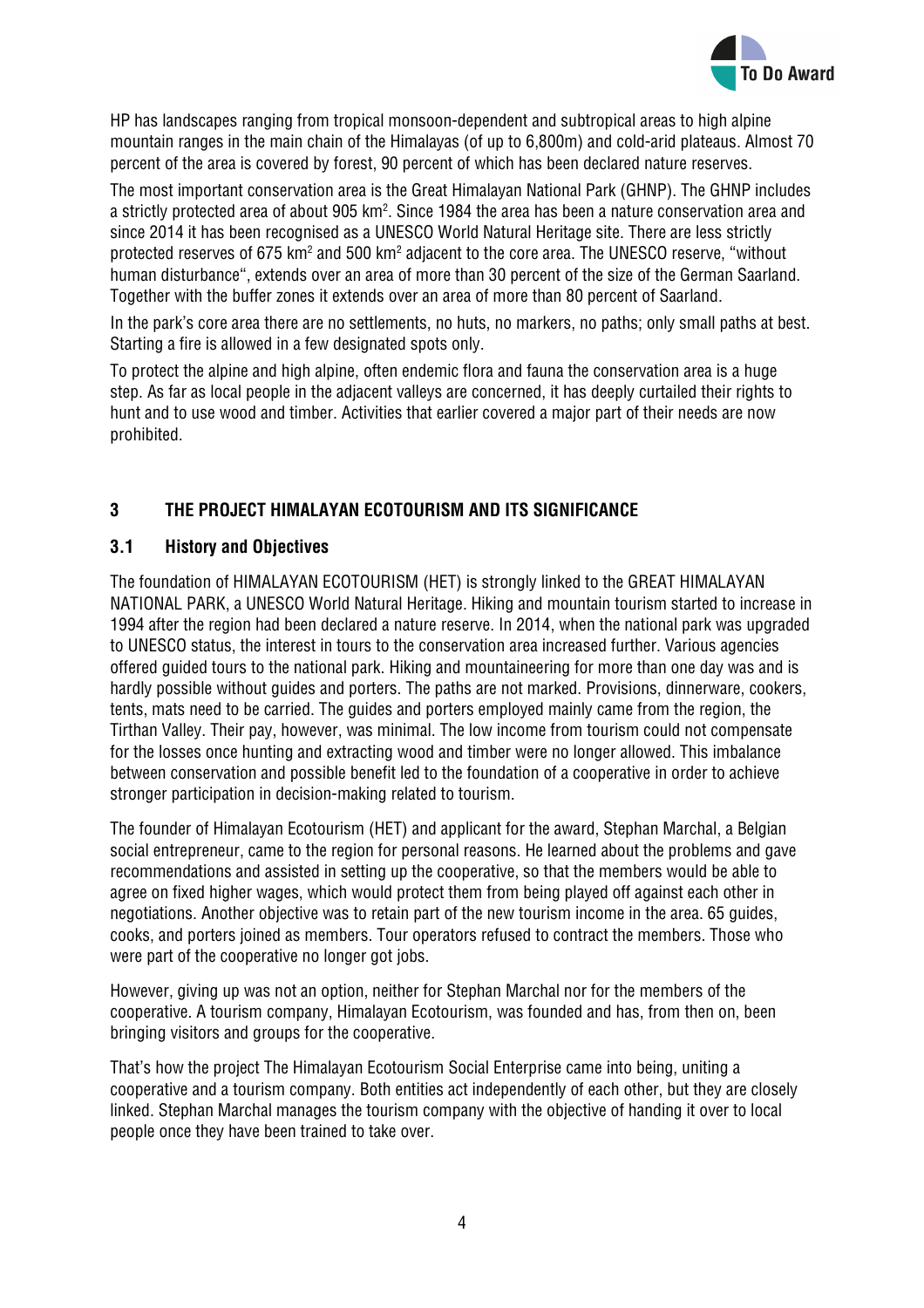

## **3.2 Concept and Programme**

The objectives of the Himalayan Ecotourism Social Enterprise are clearly defined. The income from tourism is to compensate for the losses incurred by the local population when the Great Himalayan National Park became a conservation area. The project should remain independent of government funding and people's personal responsibility and self-confidence are to be strengthened.

The company Himalayan Ecotourism (HET) canvasses customers for the cooperative. HET was purposely not founded as a non-profit organisation, even though its objectives are clearly social objectives. The income ensures that it does not depend on government support and donors. Part of the income from tourism remains with the company to cover administrative costs, another part is used to buy and replace equipment (tents, sleeping bags, etc.) and for promotion. The members of the cooperative equitably decide who will do a tour and under what conditions. The biggest part of the income is paid out to the guides and porters. Another part is retained by the cooperative to build reserves. During their regular meetings the members of the cooperative decide on how the reserves are going to be used.

In fact, even though this has not been put down in writing, the entire community is represented by the cooperative. All members of the cooperative must hail from the region and must be living there. This means that due to small community structures and close family relations almost every family is represented and may influence decisions.

It became clear that the cooperative represents the interests of the local inhabitants when in 2019 HET was the Overall Winner of Best Adventure Operators and was honoured with the Indian Responsible Tourism Award. The entire Tirthan Valley celebrated this award and felt like a community. The people felt as the winner and were proud of this recognition. How the prize money was to be used was finally also decided by the community. It was to be invested in reforestation (about five hectares) in areas adjacent to the settlements where the forest cover had been cut and burnt down a long time ago. Only now that the areas of today's GHNP may no longer be used did the community realise the importance of the forests for their own livelihood. During the pandemic, the decision on reforestation turned out as a stroke of luck for the members of the cooperative. They may all join the reforestation project and contribute to their family incomes despite very low numbers of visitors.

All the communities and families mainly live on agriculture. This allows for self-sufficiency and a hard life free from hunger, but the families are less involved in the national circulation of money. The income earned by the guides and porters now created a special situation. At first it was mainly the men who earned money. This changed the balance within the families and put the women at a disadvantage. Therefore, along with the cooperative HET also launched a women's project. From the apricot trees that flower all over the valleys the apricot kernels usually remain unused. Using the oil extracted from the kernels along with other natural ingredients, oil and soap can be produced, packed, sold and dispatched. For many of the women this is an additional income which also strengthens their self-confidence and self-esteem.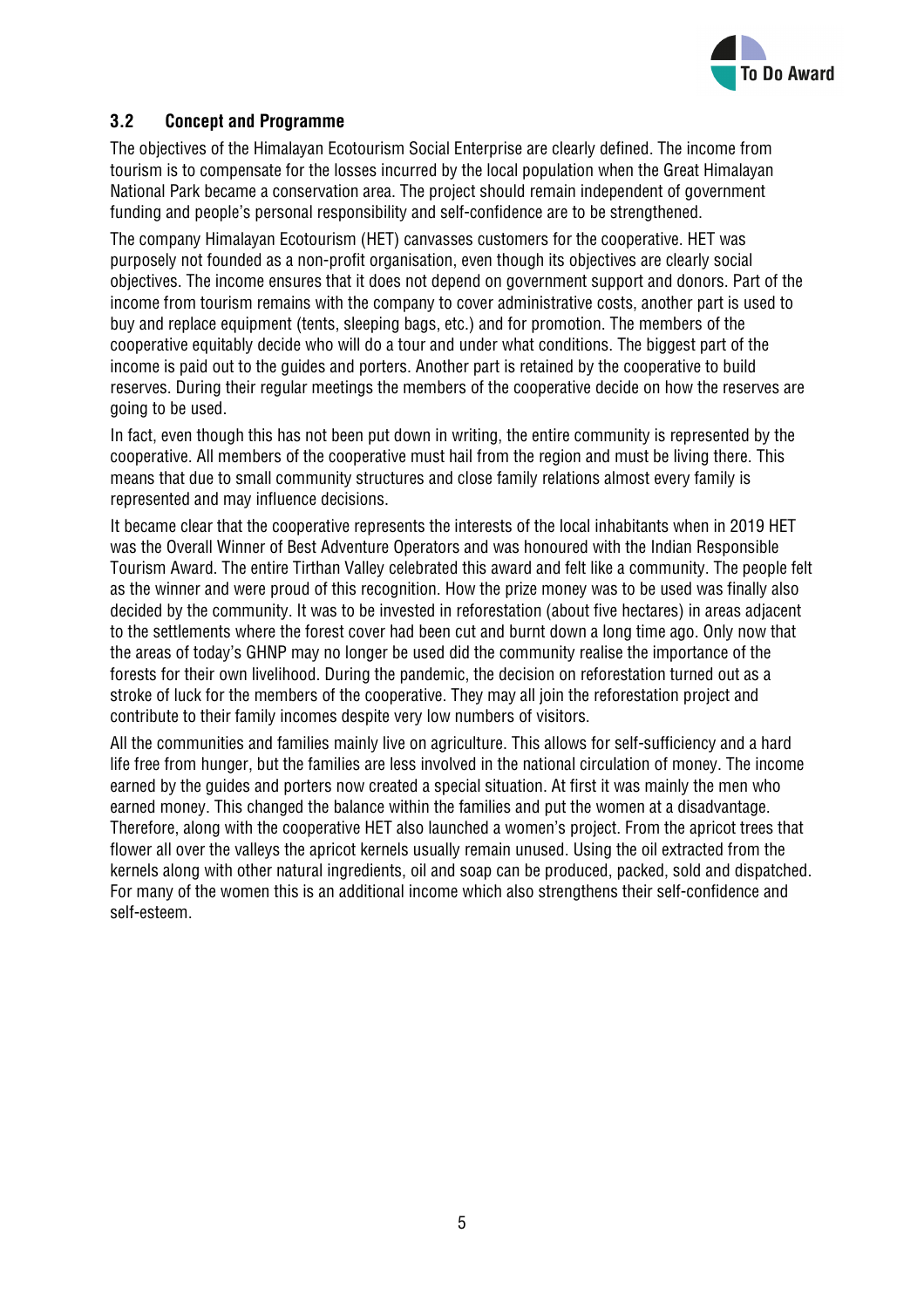

## **4 EVALUATION AGAINST THE TO DO AWARD CRITERIA**

Assessing the activities of Himalayan Ecotourism (HET) against the contest criteria for the TO DO Award leads to the following evaluation:

#### **4.1. Participation**

#### **How were/are the interests and needs of the local population taken into account in the planning phase and throughout the project?**

Himalayan Ecotourism (HET) has since 2013 been the link between a socioeconomically and environmentally responsible tourism enterprise and a cooperative with 65 members (local guides, cooks, porters) in the Tirthan Valley bordering the Great Himalayan National Park. The project wants to strengthen sustainable, eco-friendly tourism. All the people involved should be paid in a fair manner. And the project was designed to put an end to the insecurity that resulted from workers not being able to safely plan the time during which they were meant to be working. Self-determination, transparency, and participation in decision-making that concerns them and their region were to become the responsibility of the members of the cooperation. They all hail from the region and live there.

The local population was hardly involved in the foundation of the UNESCO conservation area. So it was even more important that tourism would compensate for their loss of income from hunting and from using forest resources. To make this possible, the guides and the tour operator had to join forces in order to establish fair income opportunities. The daily rates for members are slightly higher than the wages paid by other tour operators. The rates are discussed and fixed at the meetings and remain binding during one season. After each guided tour written feedback including an evaluation by the participants must be submitted. The guides who perform better may be employed more often. And there is more competition: The English speaking guides are employed more often to guide foreign groups, they may be assigned more groups, and often get higher tips. The guides may access the guests' bills, so as to avoid any cause for distrust among the guides. Transparency is ensured in all the accounts. Members must not compete with the cooperative. Those who are in direct contact with (potential) guests (repeat visitors, recommendations) may only work as part of the cooperative. Concerns about members being placed at an advantage or disadvantage may lead to friction.

Both parts of HET have responsibilities. The cooperative is in charge of conducting the tours and accompanying the guests; HET is in charge of the bookings. Bookings may only be given to the cooperative. Full internal transparency and openness between both parts is a precondition for a trustful cooperation. The feeling of being placed at an advantage or disadvantage is an important recurring issue and can only be solved in a regular open discourse. And it works. Eight years on, nobody left the organisation. There are more than 100 applications for membership. However, new members are not admitted at the moment; it won't be possible until the pandemic is over.

From the beginning, close family relations ensured that along with the cooperative the families also have a say and are being heard. The cooperative is managed by local people; they take their own decisions. The representative of the tourism company has an advisory role. The cooperative is organised into groups of about ten persons each.

From the income, a reforestation project, a women's project, and a project for children are being financed.

In this way, as a matter of principle, local people participate in all decisions and go along with the decisions. In many cases there are long, open and heated discussions. The author had the opportunity to participate in one of these meetings. For hours it was being discussed how the reforestation should happen in detail, how the seedlings can be protected and who will be involved in taking care of them.

When tourism collapsed almost entirely due to the Covid-19 pandemic, this stimulated the search for alternative sources of income. The cooperative's reserves are now being used to fund the reforestation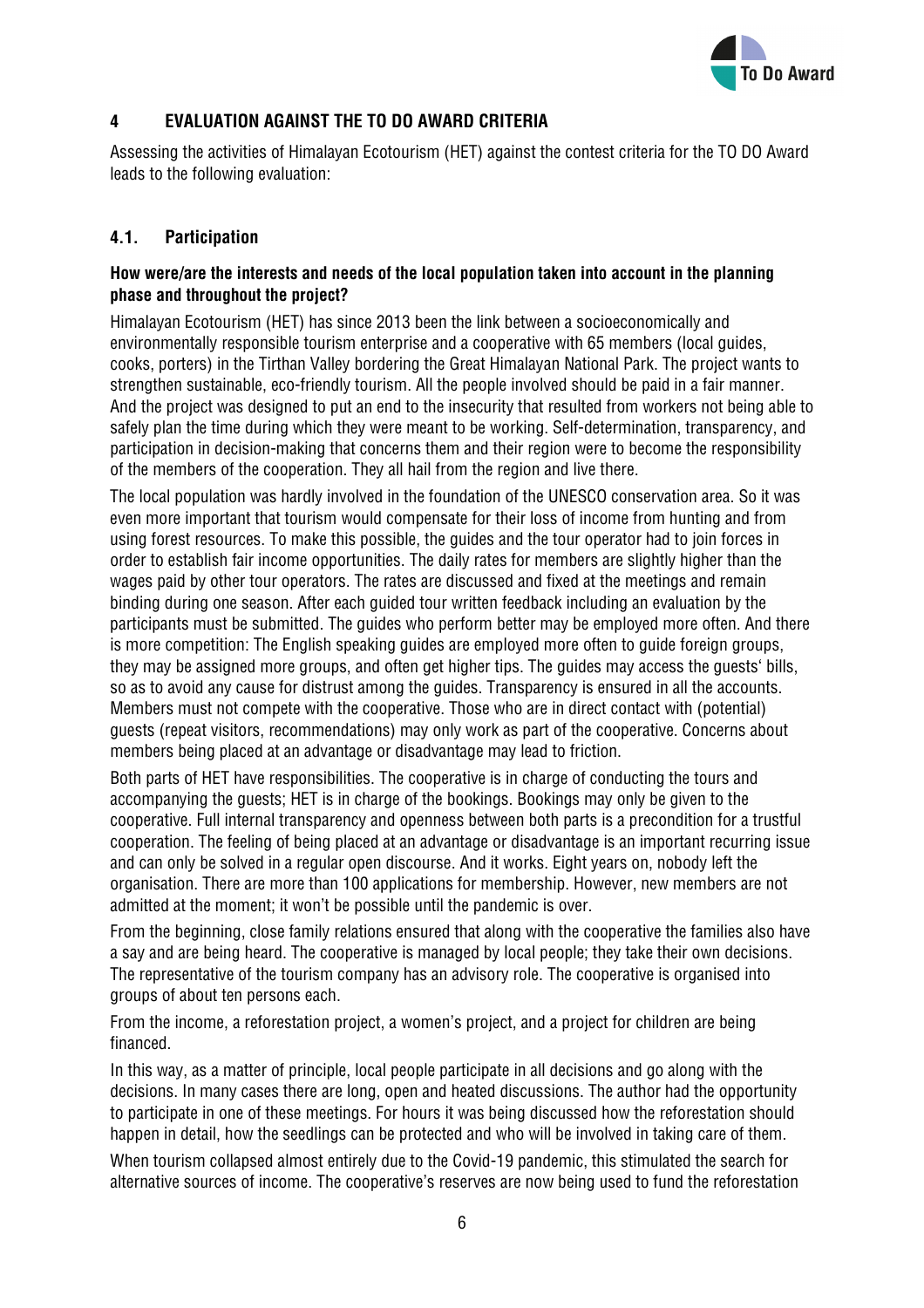

programme which may take three years to complete. This not only reduces the impact of the crisis and ensures wages for the members, but also supports the region's sustainable development. At the same time, it improves communication between the park administration and the local authorities in charge of forest conservation outside the park. Over the years, time and again there had been tensions in this relationship.

On the long run, predictable income opportunities (hopefully soon) are likely to also reduce migration to the cities.

The self-managed women's project Himalayan Eco-Creation which involves the production, packing, dispatch and sale of soap and oil from apricot kernels helps to generate an income for women as well and/or it helps them to contribute to family incomes.

## **4.2. Economic Benefit**

#### **Ensuring the economic participation of broad local population strata in tourism**

The income from tourism and the sale of self-made soap and oil may be small according to economic criteria. Nevertheless, it has become the most important source of income, even more important than the sale of agricultural products. Ultimately, the income benefits all local families.

The reforestation project may contribute to improving the situation especially in times of the Covid-19 pandemic or in times of crisis. There are donors and environmental organisations with the intention of supporting the project. After all, the area has a size of five square kilometres and contributes to stabilising the ecosystem and to reducing  $CO<sub>2</sub>$ . But the land is owned by the state and nobody can provide guarantees that the emerging forest will not be cut down at a later stage. This assurance, however, is a precondition for the involvement of organisations and donors.

But even now many families are in a better financial position than before the cooperative was founded.

#### **4.3. Awareness Raising**

#### **Enhancing the awareness of local people with regard to the chances and risks of tourism development for their economic, social and cultural lives**

The members of the cooperative assume responsibility for conducting the tours. Furthermore, they discuss decisions that concern their region. Their families, the whole village go along with the decisions – after in-depth discussions. They all assume responsibility for the development of their environment. Things do not just happen in their surroundings; the people are involved. They have a say in the decisions taken. During their meetings they also regularly discuss environmental protection and climate and waste related issues. The conservation of the regional flora and fauna is an issue. Questions of local geography are being discussed, and also dos and don'ts, and trends and innovations in tourism. The minutes of the discussions and the results are taken down in Hindi. In regular intervals, the results are printed out, bundled, and of course also read by members of the community.

That's how ideas, suggestions and wishes develop. This information leads to more self-confidence, gives courage, and promotes community activities. The increased awareness strengthens active citizenship. Young members are being trained during the tours and are being prepared for future tasks.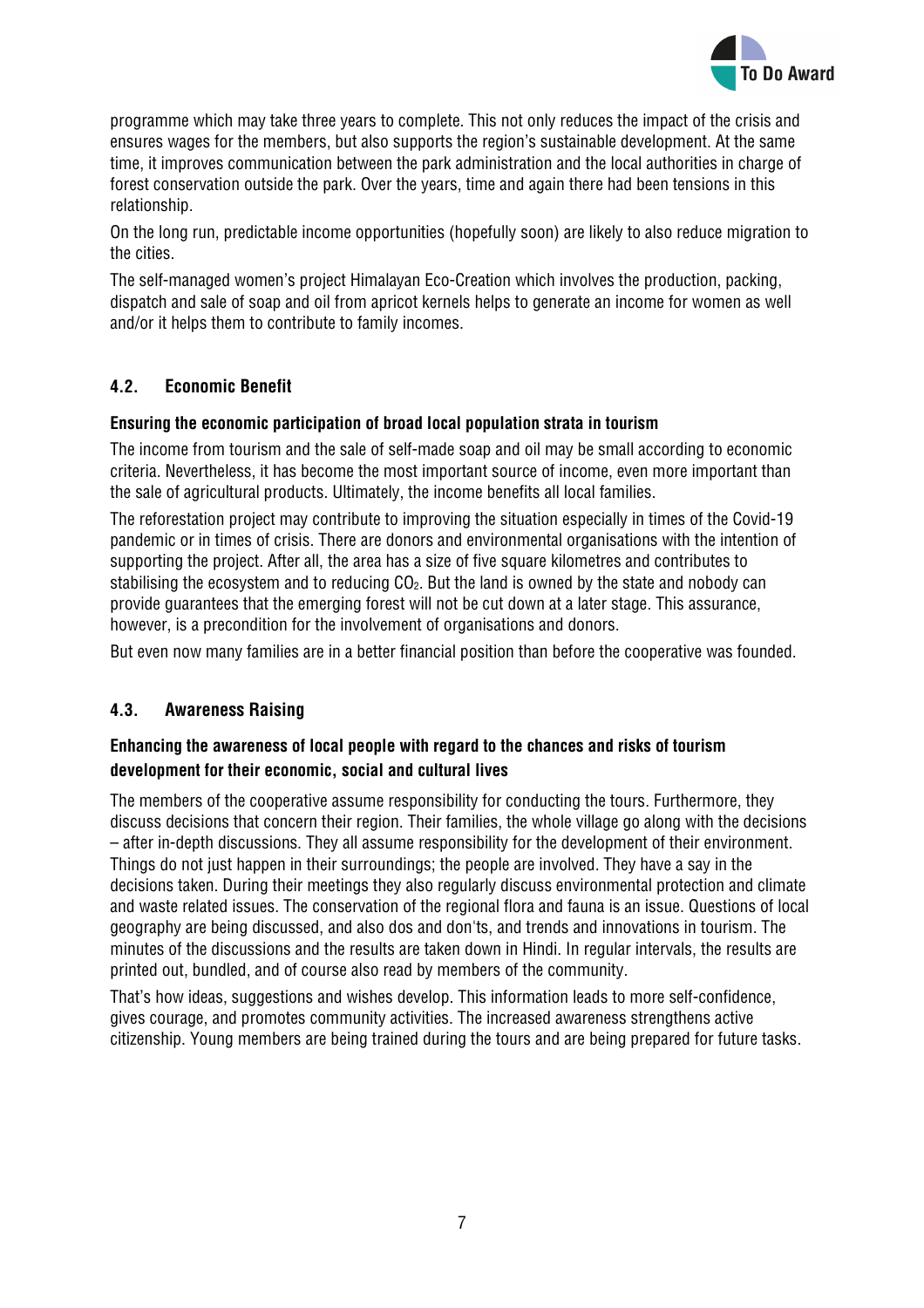

## **4.4. Cultural Identity**

#### **Strengthening local culture and the cultural identity of local people, avoiding/minimising any social and cultural damage caused by tourism, supporting intercultural encounters and exchange between hosts and guests**

The local community is tightly connected to nature, forests, rivers, valley foodplains, fields, and terraces. This connectedness is maintained and enhanced. Local traditions, regional cuisine, and people's own lifestyles are strengthened. The danger that they may one day be considered as inferior is low.

However, bad practices, such as burning down of patches of forest, are being brought up as being harmful for the community.

#### **4.5. Decent Work**

#### **Creation of qualified jobs and/or improvement of the working conditions in tourism with regard to social security, working hours, education and training, and remuneration**

The guides are basically day labourers who only get paid when they have work. At least, their wages have increased. And reserves are being built by the cooperative. When they don't have jobs, the guides and porters often work in agriculture, try to build homestays, or accept casual work.

All HET guides and porters go through a training programme in order to achieve fixed standards in tour guiding, management, respect, politeness, handling of equipment, etc. This increases their selfconfidence, as they feel qualified for the job.

The work is now easier to plan and there is more fairness, which gives more security and selfassurance.

#### **4.6. Gender Equality**

## **Equal participation of women and men in planning and implementation processes within the frame of their cultural background and values**

As far as gender relations are concerned, the population in rural India is very conservative. Women in their roles are not considered as having equal rights. So from the beginning it had been envisaged to also integrate women into the cooperative. Some of the women know the mountains and having gone through the training programmes they are well qualified. They are able to guide groups. It is not difficult to guess that men with a traditional mindset have problems with this development: Women alone in the mountains! And possibly even among male strangers. And what is more: the women demand higher wages, as they believe that they anyway work significantly more than men, always and everywhere. In this way the women are in direct competition with the men. This leads to conflicts. Therefore, the women have so far only worked as guides when requested by female groups. But the discussions about changing conceptions alone open up perspectives for new developments. And after all, the additional income earned by the women is very important.

Over eight years, mutual trust has developed in the families and communities. Slowly and carefully training programmes began, such as soap production for women. As planned, the women's groups now produce local products which can be sold to tourists. Young women who completed school are employed as teachers in order to ensure better schooling for the children. All this is small progress, but of great importance for the region and especially for the women's self-perception and self-confidence.

The circumstances under which women could meet or work are difficult. They are involved in the household and have very little leisure time. From almost every house, settlement and village meeting points are far to reach. The women and also the children often walk downhill for 15 minutes while the bus takes 30 minutes. To come back uphill the bus takes 45 minutes, which is faster than on foot. So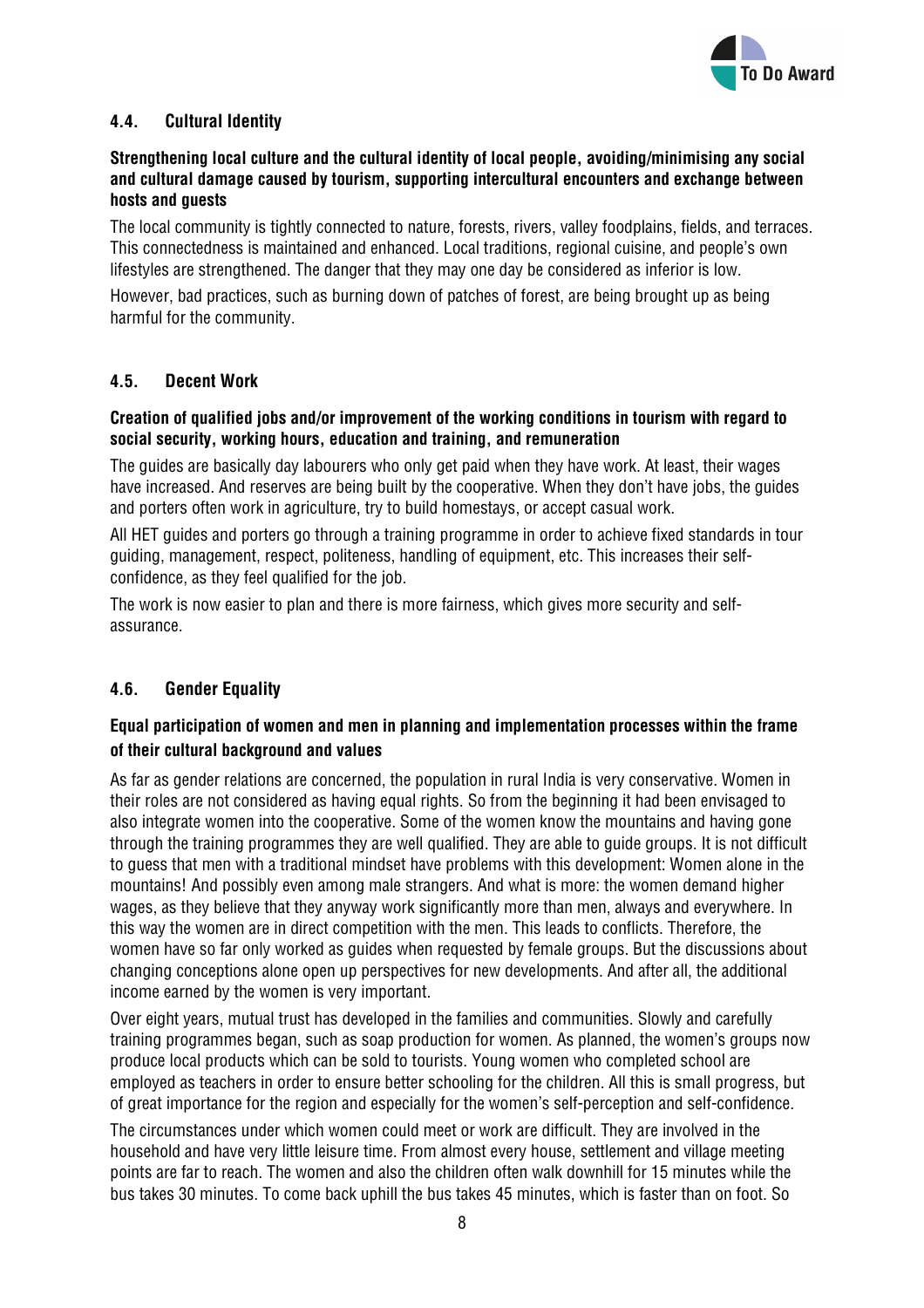

from two hours of leisure time, only one hour remains for education or work. The project currently tries to find new rooms in order to make more central, accessible places available to the women.

The Covid-19 pandemic has slowed down the development of projects. After the pandemic, they are to be continued with more intensity. The children's project to support schooling has also been suspended; setting up a library has been postponed.

## **4.7. Environmental sustainability**

#### **Taking into account criteria of low environmental and climate impact and sustainable use of natural resources**

Many organisations and visitors understand ecotourism as contact with nature, hiking and trekking, happily also in conservation areas. HET is vehemently opposing this misconception. The training of guides includes respecting and protecting nature. Returning without having left traces is their motto and they share it with the guests. The guides pick up discarded plastic bags or little candy wrappers which they find on the way and carry them back in waste bags. Responsibility for plants and animals, knowledge of the flora and fauna are integral components of their training. The guides are very much aware that an intact nature, especially in the national park, is the basis of their livelihood. Part of HET's income is invested in raising awareness in the region. They organise presentations on a regular basis, covering topics such as nature conservation, reforestation, protecting the forest from wildfires or illegal hunting – topics which are also part of school curricula for children to develop a similar understanding.

Sustainability and eco-awareness are deeply rooted in the management's value system. The author noticed that the camping equipment provided is of very good quality. The answer to his question with respect to that: "We can't buy inferior quality and replace it year by year, can we? It might be cheaper, but sustainability and the protection of the environment and climate also apply to the equipment. As an eco-tourism organisation we feel that's our obligation. This also applies to our private households!" This short remark on the way tells a lot about the basic conception of HET.

And it was certainly not a coincidence that the cooperative (with the families in the background) decided to implement a reforestation project.

This clear position with regard to nature, the environment and the climate became publicly known thanks to the award the project received in India. Committed young people from all parts of India regularly come to volunteer with HET as interns. The project has become widely visible and finds important, qualified, and committed helpers!

#### **4.8. Future Sustainability**

#### **Ensuring the economic and institutional sustainability of the project**

Since HET was founded eight years ago, the turnover has been increasing year by year. In 2014, HET guided 30 groups. In 2019 there were already 100. The group size used to be five participants on average, doing four days of trekking. About seven team members were needed to accompany a group. It was possible to use the guides to capacity. In addition, several projects were implemented. Like in other parts of the world, the Covid-19 pandemic derailed plans and concepts. Tourism came to an almost entire standstill. The reforestation project HET initiated will enable them to survive for at least three years. In addition, however, HET is looking for new sponsors.

As a positive aspect it is to be noted that the women earn an additional income from taking care of the seedlings and watering them.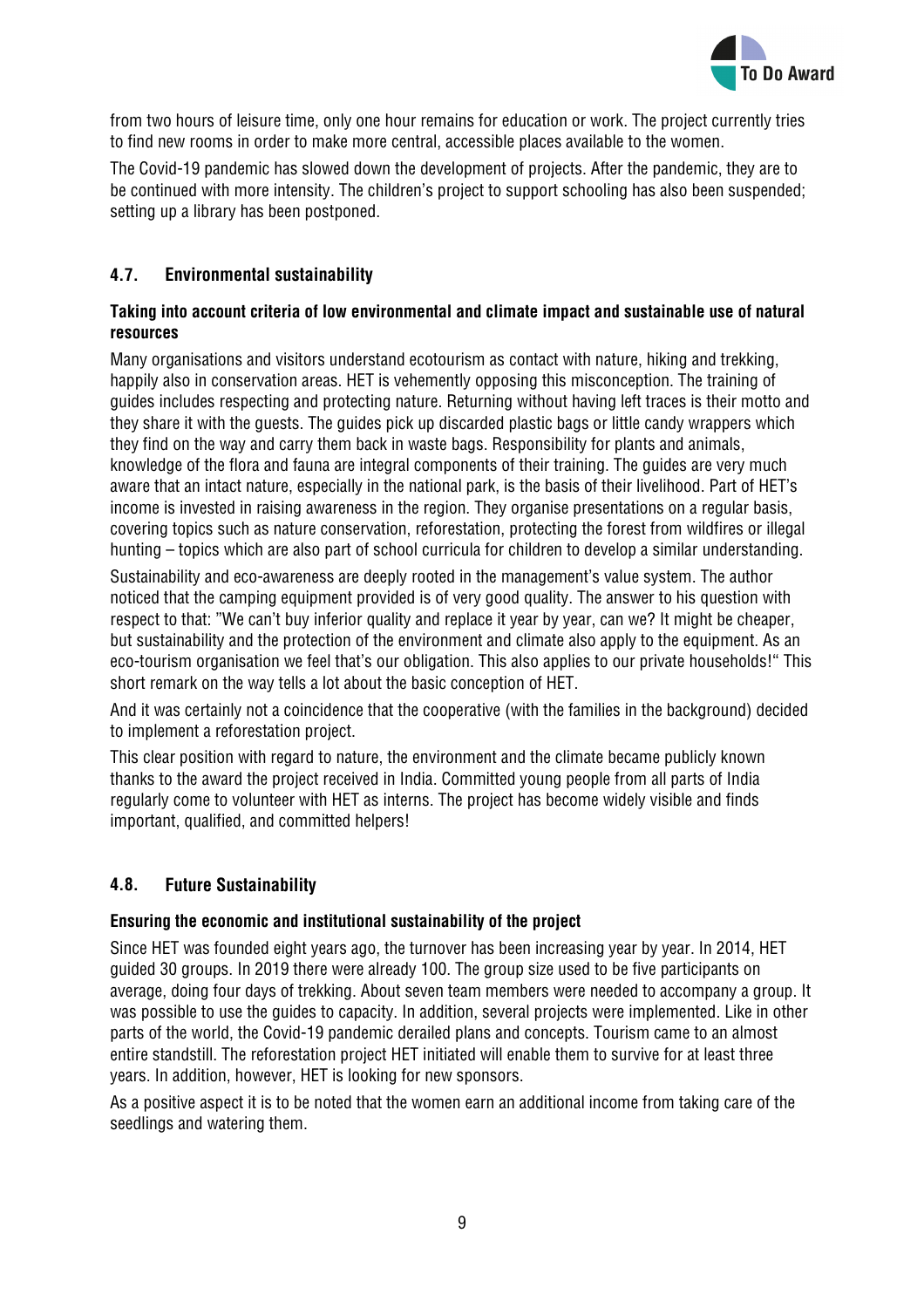

## **5 CONCLUSION**

The author strongly recommends to award HIMALAYAN ECOTOURISM with the TO DO 2022. Himalayan Ecotourism very convincingly fulfils all the criteria of the TO DO Award.

Thanks to its status as UNECO World Natural Heritage, the Great Himalayan National Park attracts a large number of tourists. Flora and fauna in the Himalayan region are protected in a sustainable manner. For the people in the adjacent Tirthan Valley, however, it caused economic losses, as they may no longer use the forest resources. The cooperative Himalayan Ecotourism for tour guides, along with the tourism company attached, ensures fair and calculable wages. Participation, transparency, and control over all decisions and processes lead to solidarity and allow for solutions in cases of conflict. Surpluses from the income generated by the tours organised are being used to conduct training programmes and to establish women's projects (e.g. Himalayan Ecocreation), school projects and eco-projects (e.g. reforestation). The inhabitants of the farmsteads and settlements are included thanks to the close contacts and family relations with members of the cooperative.

The economic losses – any use of the conservation area is prohibited – are compensated by the income from tourism. The self-confidence in the region and the self-esteem of men and women in the entire Tirthan Valley has been strengthened. There has also been an improvement in the tense relationship between the park and the forest administration.

With the reserves accumulated over the past eight years, the negative impacts of the Covid-19 pandemic are absorbed.

Himalayan Ecotourism is a project that is fully participatory and transparent, that directly strengthens the local population, that empowers women and that has ecologically sustainable impacts even in a serious global crisis. It is a worthy award winner in 2022.